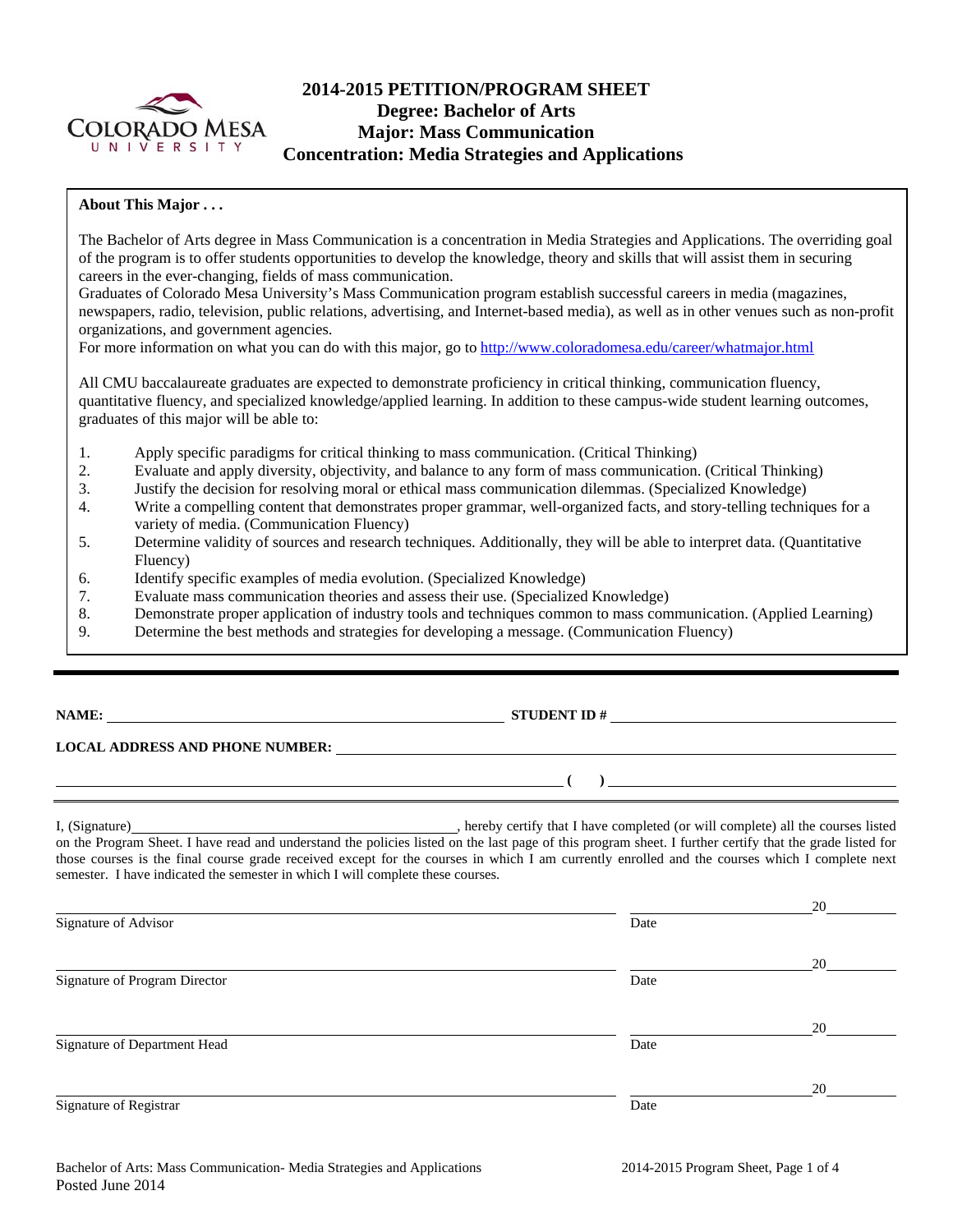#### **Students should work closely with a faculty advisor when selecting and scheduling courses prior to registration.**

Degree Requirements:

- 120 semester hours total (Students must complete a minimum of 30 of the last 60 hours of credit at CMU, with at least 15 semester hours in major discipline courses numbered 300 or higher).
- 40 upper division credits (A minimum of 15 taken at the 300-400 course levels within the major at CMU).
- Pre-collegiate courses (usually numbered below 100) cannot be used for graduation.
- 2.00 cumulative GPA or higher in all CMU coursework
- 2.50 cumulative GPA or higher and grade of C or better in all classes in the major.
- When filling out the program sheet a course can be used only once.
- A student must follow the CMU graduation requirements either from 1) the program sheet for the major in effect at the time the student officially declares a major; or 2) a program sheet for the major approved for a year subsequent to the year during which the student officially declares the major and is approved for the student by the department head. Because a program may have requirements specific to the degree, the student should check with the faculty advisor for additional criteria. It is the student's responsibility to be aware of, and follow, all requirements for the degree being pursued. Any exceptions or substitutions must be approved by the student's faculty advisor and Department Head.
- See the "Undergraduate Graduation Requirements" in the catalog for additional graduation information.

**GENERAL EDUCATION REQUIREMENTS** (31 semester hours) See the current catalog for a list of courses that fulfill the requirements below. If a course is on the general education list of options and a requirement for your major, you must use it to fulfill the major requirement and make a different selection within the general education requirement

| Course No Title                                                                                                                                                                                                                                                                                              |                     | Sem.hrs Grade Term/Trns                                                                                                                                                                                                                                                                                                                                                                                                                                                    |
|--------------------------------------------------------------------------------------------------------------------------------------------------------------------------------------------------------------------------------------------------------------------------------------------------------------|---------------------|----------------------------------------------------------------------------------------------------------------------------------------------------------------------------------------------------------------------------------------------------------------------------------------------------------------------------------------------------------------------------------------------------------------------------------------------------------------------------|
| <b>English</b> (6 semester hours, must receive a grade of "B" or better and<br>must be completed by the time the student has 60 semester hours.)<br><b>ENGL 111 English Composition</b><br>ENGL 112 English Composition<br>(ENGL 129, Honors English, may be substituted for ENGL 111 &<br><b>ENGL 112.)</b> | 3<br>$\overline{3}$ | $\frac{1}{2} \left( \frac{1}{2} \right) \left( \frac{1}{2} \right) \left( \frac{1}{2} \right) \left( \frac{1}{2} \right) \left( \frac{1}{2} \right) \left( \frac{1}{2} \right) \left( \frac{1}{2} \right) \left( \frac{1}{2} \right) \left( \frac{1}{2} \right) \left( \frac{1}{2} \right) \left( \frac{1}{2} \right) \left( \frac{1}{2} \right) \left( \frac{1}{2} \right) \left( \frac{1}{2} \right) \left( \frac{1}{2} \right) \left( \frac{1}{2} \right) \left( \frac$ |
| <b>Math:</b> MATH 110 or higher (3 semester hours, must receive a grade<br>of "C" or better, must be completed by the time the student has 60<br>semester hours.)                                                                                                                                            |                     |                                                                                                                                                                                                                                                                                                                                                                                                                                                                            |
| <b>Humanities</b> (3 semester hours)                                                                                                                                                                                                                                                                         |                     |                                                                                                                                                                                                                                                                                                                                                                                                                                                                            |
| Social and Behavioral Sciences (6 semester hours)                                                                                                                                                                                                                                                            |                     |                                                                                                                                                                                                                                                                                                                                                                                                                                                                            |
| <u> 1980 - Andrea Stadt, fransk politiker (d. 1980)</u><br>Natural Sciences (7 semester hours, one course must include a lab)                                                                                                                                                                                |                     |                                                                                                                                                                                                                                                                                                                                                                                                                                                                            |
|                                                                                                                                                                                                                                                                                                              |                     |                                                                                                                                                                                                                                                                                                                                                                                                                                                                            |
| <b>History</b> (3 semester hours)<br><b>HIST</b><br><u> 1988 - Andrea Stadt British, francuski filozof (</u>                                                                                                                                                                                                 |                     |                                                                                                                                                                                                                                                                                                                                                                                                                                                                            |
| <b>Fine Arts</b> (3 semester hours)                                                                                                                                                                                                                                                                          |                     |                                                                                                                                                                                                                                                                                                                                                                                                                                                                            |

Course No Title Sem.hrs Grade Term/Trns **OTHER LOWER DIVISION REQUIREMENTS (6 semester hours)** 

|        | <b>Kinesiology</b> (3 semester hours) |  |  |
|--------|---------------------------------------|--|--|
|        | KINE 100 Health and Wellness          |  |  |
| KINA 1 |                                       |  |  |
| KINA 1 |                                       |  |  |

\_\_\_\_\_\_ \_\_\_\_ \_\_\_\_\_\_\_\_\_\_\_\_\_\_\_\_\_\_\_\_\_\_\_\_ \_\_\_\_ \_\_\_\_\_ \_\_\_\_\_\_\_\_

**Applied Studies** (3 semester hours)

**FOUNDATION COURSES** ( 9 semester hours) Two **consecutive**

classes in the **same** foreign language. Must receive a grade of "C" or better. FLAS 114 & 115 will **NOT** fulfill this requirement.

| <b>FLA</b> |                                         |  |  |
|------------|-----------------------------------------|--|--|
| <b>FLA</b> |                                         |  |  |
|            | MASS 110 Mass Media: Impact & History 3 |  |  |

#### **MASS COMMUNICATION MEDIA STRATEGIES & APPLICATIONS CONCENTRATION REQUIREMENTS**

(50-51 semester hours) Must pass all courses with a grade of "C" or higher.

#### **Mass Communication Core** (26 semester hours)

| <b>MASS 140</b> | Media Theory Introduction                                     |      |  |
|-----------------|---------------------------------------------------------------|------|--|
| MASS 142        | Media Software Application                                    |      |  |
| <b>MASS 144</b> | Multimedia Storytelling                                       |      |  |
| <b>MASS 213</b> | Introduction to Media Writing                                 |      |  |
| <b>MASS 310</b> | Media Law and Ethics                                          |      |  |
| <b>MASS 397</b> | Practicum                                                     |      |  |
| <b>MASS 494</b> | Seminar, Theory and Research 4                                |      |  |
| <b>MASS 498</b> | Senior Project Portfolio                                      |      |  |
| MASS 499        | Internship                                                    | $5*$ |  |
|                 | $\star$ C is it at $\sigma$ is $\star$ if $\star$ if $\sigma$ |      |  |

\*Student may take more than 5 hours of Internship. Any hours beyond 5 may be included in the general Elective category on Page 3.

#### **Select at least four courses from the list of Strategy Courses below. (12 semester hours)**

| MASS 251           | Mass Media: Advertising and                         | 3                       |  |
|--------------------|-----------------------------------------------------|-------------------------|--|
|                    | <b>Promotions</b>                                   |                         |  |
| MASS 313           | Broadcast Journalism Reporting 3                    |                         |  |
|                    | MASS 315 A Specialized Writing for Media, Science 3 |                         |  |
| MASS 315 B         | Specialized Writing for Media, Sports 3             |                         |  |
|                    | MASS 315 C Specialized Writing for Media, Health 3  |                         |  |
| MASS 315 D         | Specialized Writing for Media, Crime 3              |                         |  |
| MASS 317           | Writing Opinion for Impact                          | 3                       |  |
| MASS 319           | Commercial Copy                                     | 3                       |  |
| MASS 343           | Social Media                                        | 3                       |  |
| <b>MASS 350</b>    | <b>Public Relations Concepts</b>                    | 3                       |  |
| <b>MASS 415</b>    | <b>Public Affairs Reporting</b>                     | 3                       |  |
| MASS 417           | Writing for PR & Advertising                        | 3                       |  |
| <b>MASS 450</b>    | <b>Public Relations Campaigns</b>                   | 3                       |  |
|                    |                                                     |                         |  |
| Title<br>Course No |                                                     | Sem.hrs Grade Term/Trns |  |
| <b>MASS</b>        |                                                     |                         |  |
| <b>MASS</b>        |                                                     |                         |  |
| MASS               |                                                     |                         |  |
| MASS               |                                                     |                         |  |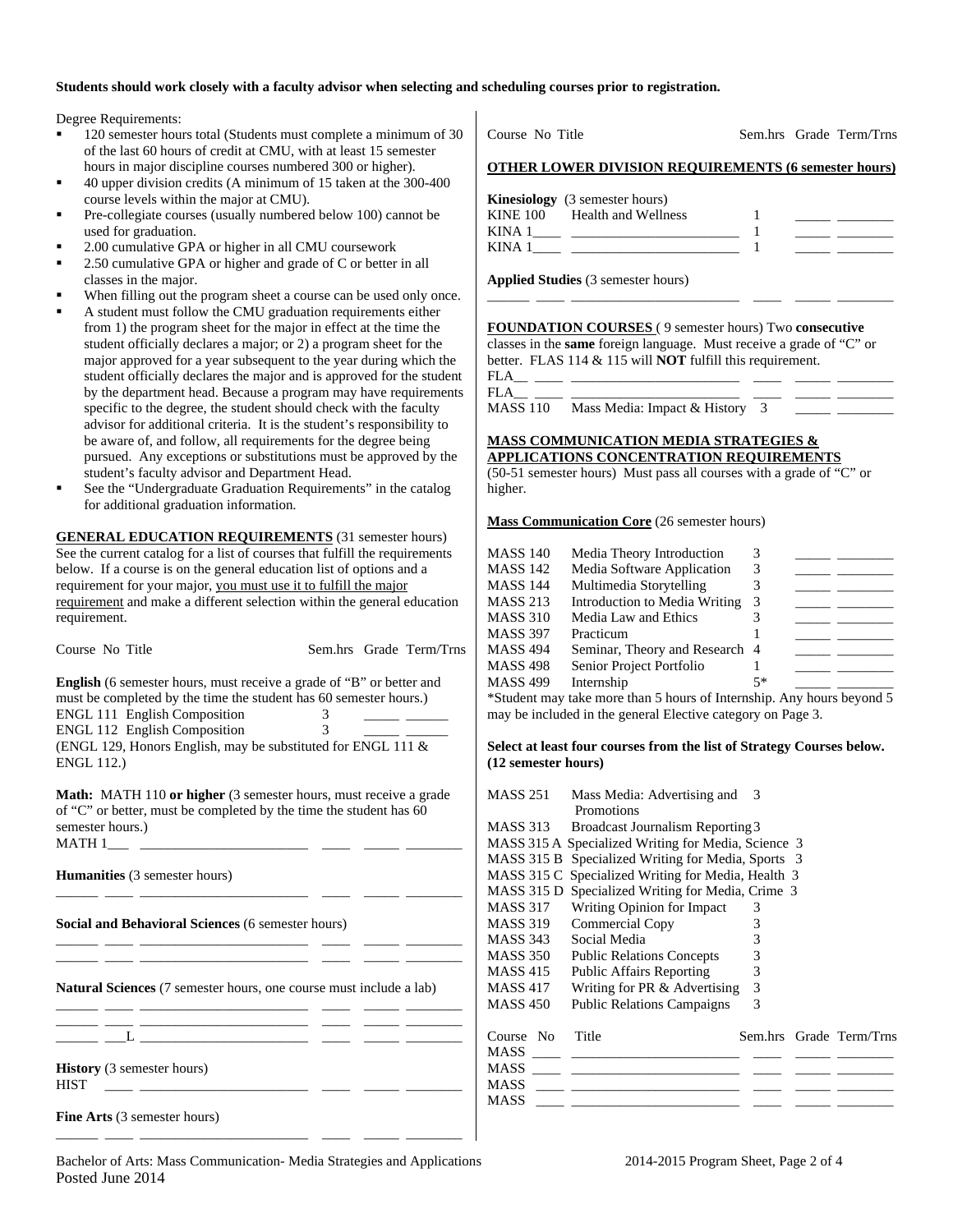#### **Select at least four courses from the list of Application Courses below. (12-13 semester hours)**

| <b>MASS 261</b> | Audio Announcing and         |   |                         |
|-----------------|------------------------------|---|-------------------------|
|                 | Production                   |   |                         |
| <b>MASS 271</b> | Video Production I           | 3 |                         |
| <b>MASS 342</b> | Photojournalism I            | 3 |                         |
| <b>MASS 352</b> | Design and Editing for Print | 3 |                         |
| <b>MASS 371</b> | Video Production II          | 3 |                         |
| <b>MASS 441</b> | Emerging Media               | 3 |                         |
| <b>MASS 442</b> | Photojournalism II           | 3 |                         |
| MASS 452        | Desktop Publishing           | 3 |                         |
| <b>MASS 471</b> | Video Production III         | 3 |                         |
| Course No       | Title                        |   | Sem.hrs Grade Term/Trns |
| <b>MASS</b>     |                              |   |                         |
| <b>MASS</b>     |                              |   |                         |
| MASS            |                              |   |                         |
| MASS            |                              |   |                         |
|                 |                              |   |                         |

**Electives** (All college level courses appearing on your final transcript, **not listed above** that will bring your total semester hours to 120 hours.) (23-24 semester hours: 0-11 semester hours of upper division may be needed.)

| Course No Title |  | Sem.hrs Grade Term/Trns |
|-----------------|--|-------------------------|
|                 |  |                         |
|                 |  |                         |
|                 |  |                         |
|                 |  |                         |
|                 |  |                         |
|                 |  |                         |
|                 |  |                         |
|                 |  |                         |
|                 |  |                         |
|                 |  |                         |
|                 |  |                         |
|                 |  |                         |
|                 |  |                         |
|                 |  |                         |
|                 |  |                         |
|                 |  |                         |

#### **SPECIAL REQUIREMENTS:**

In an effort to meet industry standards, Macintosh computers are used in all computer-based Mass Communication courses. Majors are strongly advised to consider purchasing a Macintosh and related print and web publication software for personal use.

To continue in the program and eventually graduate as Mass Communication – Media Strategies and Applications majors, students must earn a minimum grade of C in the major requirements within no more than three attempts.